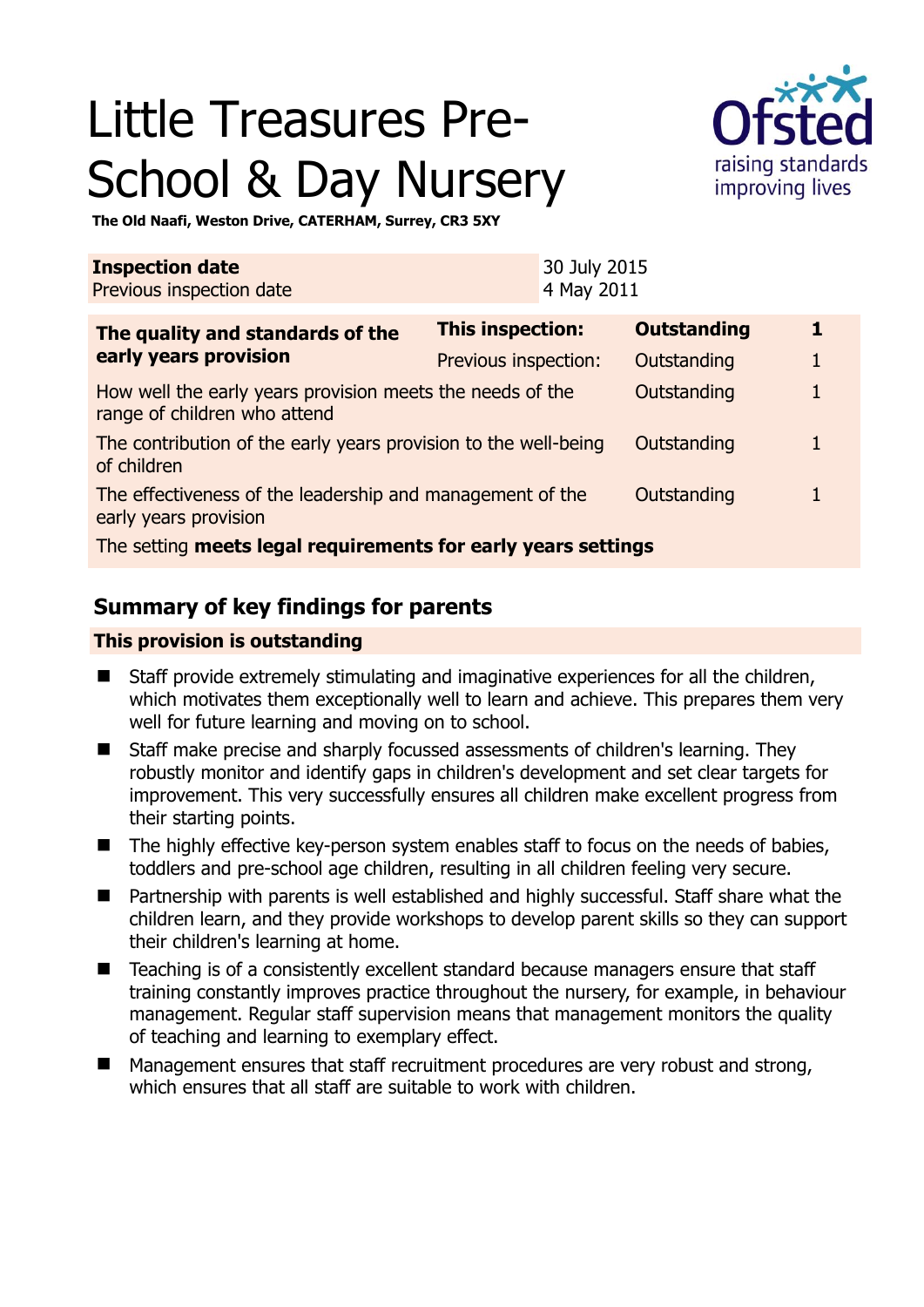# **What the setting needs to do to improve further**

#### **To further improve the quality of the early years provision the provider should:**

 $\blacksquare$  engage children more fully with checking the premises for safety to extend their understanding of safe practices further.

#### **Inspection activities**

- The inspector observed activities in the main playrooms and the outdoor play area.
- The inspector spoke with parents to gather their views on the nursery.
- The inspector spoke with the deputy manager, the staff and children at appropriate times throughout the inspection.
- The inspector reviewed children's learning journals and assessments.
- The inspector looked through a selection of policies and procedures.

#### **Inspector**

Karen Callaghan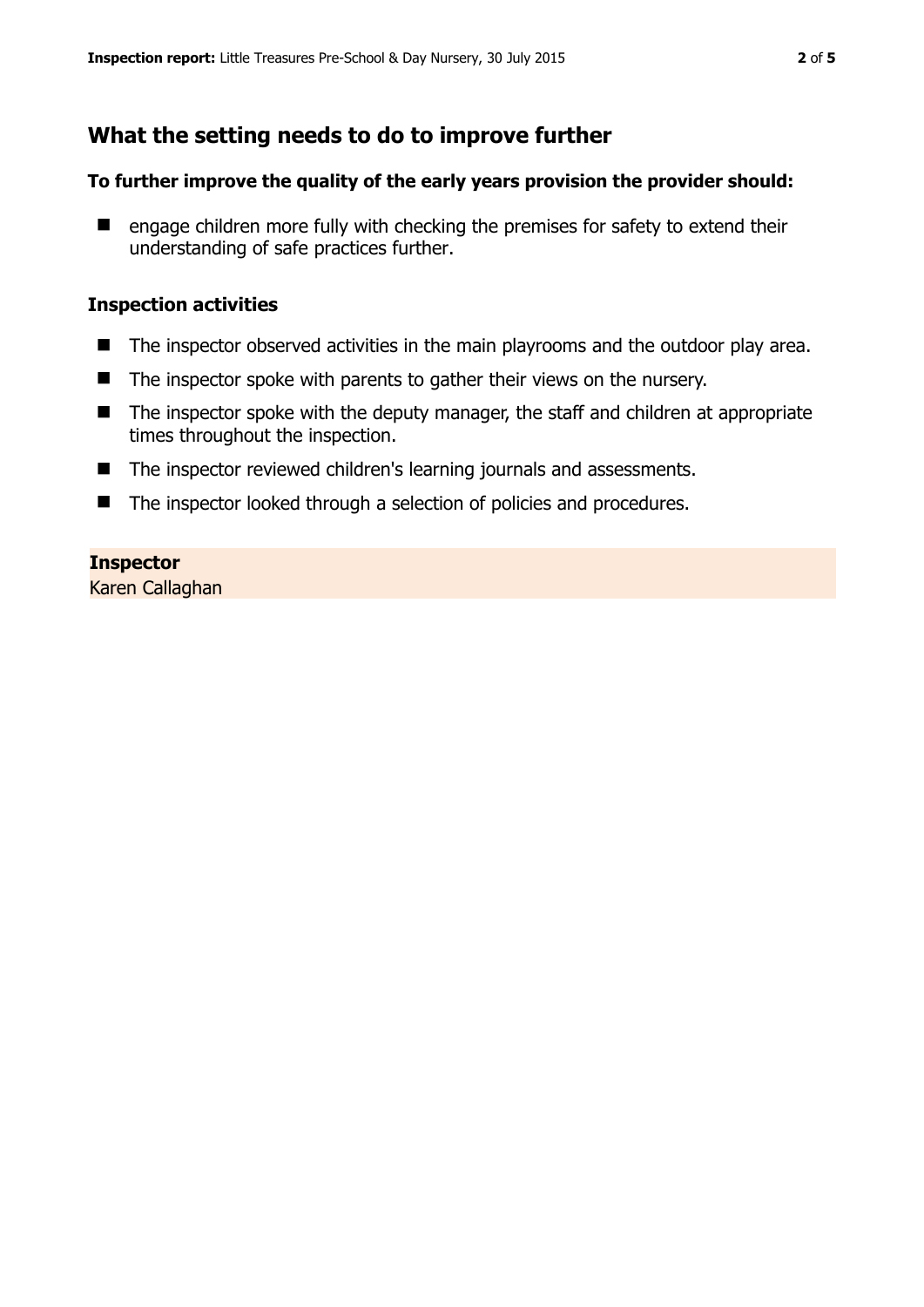### **Inspection findings**

#### **How well the early years provision meets the needs of the range of children who attend. This is outstanding**

Staff skilfully plan learning opportunities that take into account the individual needs, interests and stage of development of each child. Activities are extremely challenging and imaginative. For example, staff expertly develop children's language and imaginative skills by asking them for their ideas when constructing a holiday role play area. Children are keen to say what they will need to build a plane and make their own passports. Children thoroughly enjoy interactive story times, and staff very skilfully use props and songs to encourage all of them to take part. Staff constantly engage with babies and older children. They talk to the babies about what they are doing, for example, during their play with rice and glitter. Staff ask older children questions, such as 'How could you improve your model?', thus providing excellent extension to broaden children's thinking.

#### **The contribution of the early years provision to the well-being of children is outstanding**

Staff create a highly stimulating and extremely welcoming environment. Children have excellent relationships with their key person and other staff. The care of babies and toddlers is very personal and adapted to their needs, which helps them feel safe to explore. Staff very successfully promote children's well-being and independence throughout the nursery and this enables all children to build their confidence. Staff offer consistent praise and reassurance so that children feel secure and learn to manage their own behaviour exceptionally well. Children learn key skills about being healthy. Older children prepare their own breakfast and snacks, and learn to wash up afterwards. They learn to cut fruit and pour their own drinks, which extends their independence and understanding of safe practices. Staff do not build on this and involve children in helping to risk assess the environment to help them understand about potential risks. Children receive excellent opportunities to develop strong physical skills. For example, toddlers learn to climb and jump on soft play areas, and older children choose from a wide variety of resources where they learn to ride bikes and play ball games.

#### **The effectiveness of the leadership and management of the early years provision is outstanding**

The manager and staff are extremely knowledgeable about the safeguarding and welfare requirements, and implement them very effectively. Staff attend regular safeguarding training and have an excellent knowledge of how to report any concerns about children's welfare. Staff are highly reflective and the proprietor seeks the views of staff, parents and children to contribute to the nursery's development plan. Staff very successfully involve parents in their children's learning and support them to learn how to promote children's positive behaviour at home. Staff work very closely and successfully with other professionals involved in children's development to promote children's excellent progress.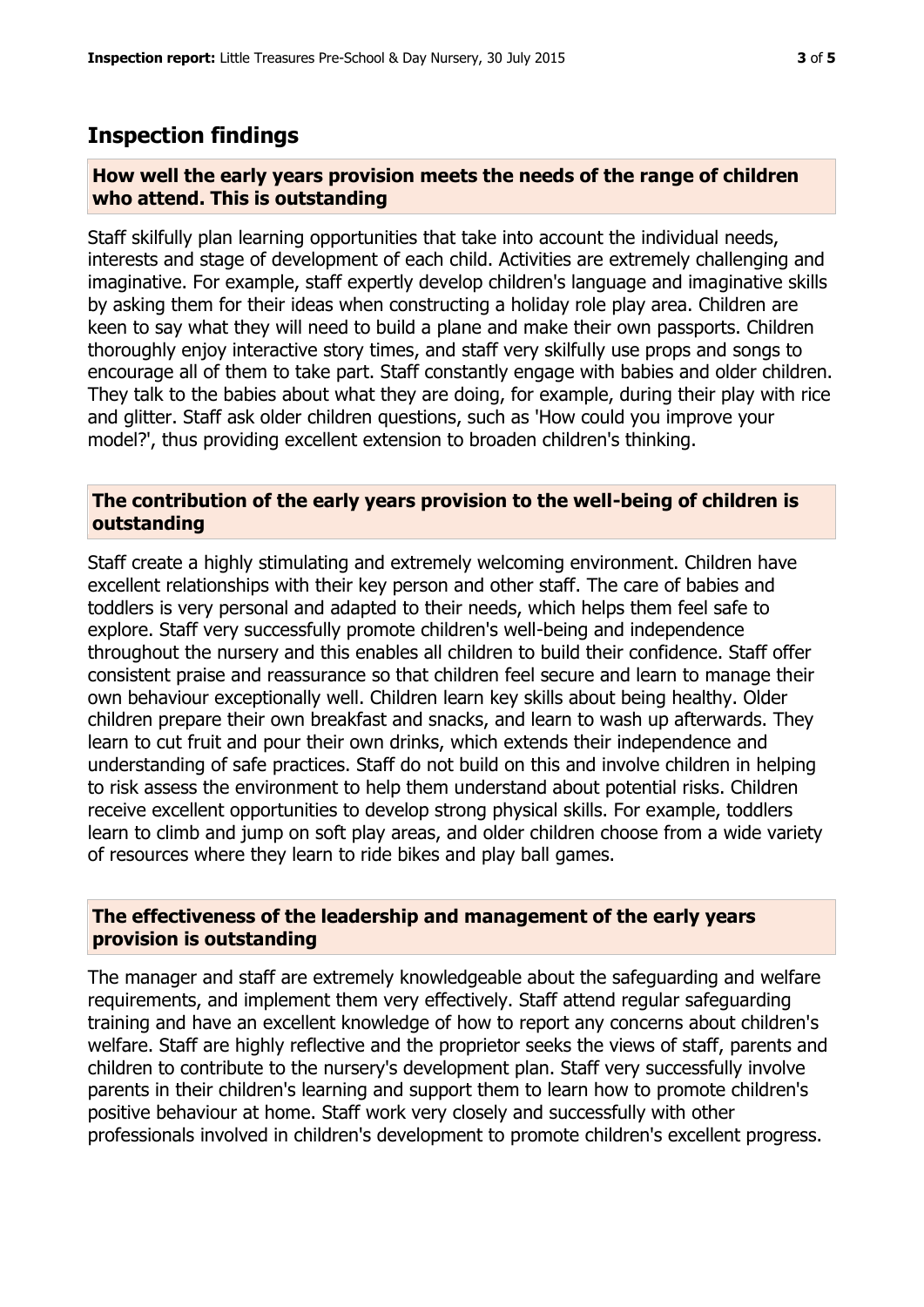## **Setting details**

| Unique reference number       | 122410                               |  |
|-------------------------------|--------------------------------------|--|
| <b>Local authority</b>        | Surrey                               |  |
| <b>Inspection number</b>      | 825287                               |  |
| <b>Type of provision</b>      | Full-time provision                  |  |
| <b>Registration category</b>  | Childcare - Non-Domestic             |  |
| Age range of children         | $0 - 8$                              |  |
| <b>Total number of places</b> | 98                                   |  |
| Number of children on roll    | 139                                  |  |
| <b>Name of provider</b>       | Little Gems and Little Treasures Ltd |  |
| Date of previous inspection   | 4 May 2011                           |  |
| <b>Telephone number</b>       | 01883343678                          |  |

Little Treasures Pre-School & Day Nursery, based in Caterham, is one of three settings privately owned by Little Gems and Little Treasures Ltd. They registered in 1993. The nursery is open Monday to Friday between 7.30am and 6pm throughout the year, closing for a week at Christmas. The nursery supports children who learn English as an additional language and children with special educational needs and/or disabilities. The nursery is in receipt of funding for the provision of free early education for two and three-year-olds. The nursery employs 20 members of staff, including an on-site cook. All members of staff hold appropriate early years qualifications.

This inspection was carried out by Ofsted under sections 49 and 50 of the Childcare Act 2006 on the quality and standards of provision that is registered on the Early Years Register. The registered person must ensure that this provision complies with the statutory framework for children's learning, development and care, known as the Early Years Foundation Stage.

Any complaints about the inspection or the report should be made following the procedures set out in the guidance 'Complaints procedure: raising concerns and making complaints about Ofsted', which is available from Ofsted's website: www.gov.uk/government/organisations/ofsted. If you would like Ofsted to send you a copy of the guidance, please telephone 0300 123 4234, or email enquiries@ofsted.gov.uk.